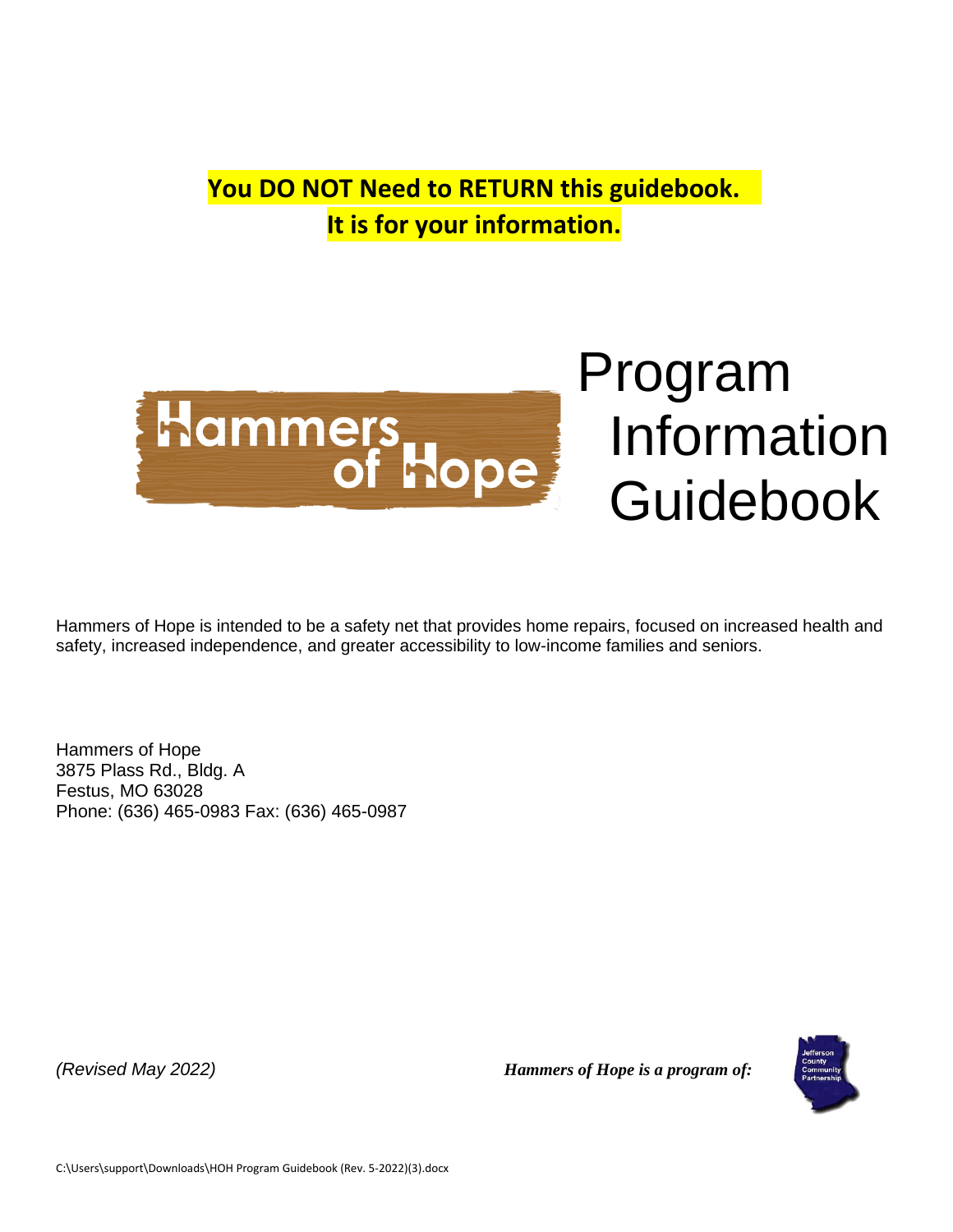## **INFORMATION GUIDE**

This information guidebook to the Jefferson County Community Partnership's program Hammers of Hope (HOH) is meant to act as a guide regarding the services available to individuals.

Full program application, processing, project procedures, and guidelines can be found in the application packet. Applicants are encouraged to contact the HOH program coordinator for more information on individual services. All work performed is done at Hammers of Hope discretion based on available staff, skilled volunteers, contractors, and funding availability. Hammers of Hope is not meant to be a response to emergency requests. Note that all applicants being considered, even if qualified, are not guaranteed services.

#### **Who can apply?**

The services described in this guide are available to residents of incorporated and unincorporated areas of Jefferson County, Missouri. You must currently own, live in, and plan to stay living in your home. Hammers of Hope services do not apply to homes damaged or destroyed by fire or other natural disasters.

#### **What is the purpose of the program?**

Hammers of Hope is a supportive charitable effort made possible by Jefferson County Community Partnership (JCCP) and a coalition of home repair volunteers, contractors and agencies working to offer a safety net that provides low-income home owners with home repairs, focused on increased health and safety, increased independence, and greater accessibility.

#### **What can I have fixed with this program?**

Only qualified accessibility, health and safety related housing issues can be repaired with these funds. Example of items that may fall within these qualified services include, but are not limited to: repair or replace a main entrance existing deck and/or stairs, repair or replace an existing accessibility ramp, provide a ramp where none currently exists, the repair or replacement of broken windows, exterior doors, HVAC (including furnace), inadequate or leaking plumbing, electrical deficiencies, primary bathroom repairs or modifications, damaged floors, or other direct issues as identified and qualified by program staff.

**Items that do NOT qualify include but are not limited to:** appliances (stoves, dishwashers, microwaves, garbage disposals, washer/dryer, water softeners or any other item that is normally considered an appliance), cabinets, light fixtures, countertops, roofs, septic systems, drain fields, non-primary entrances, driveways, outbuildings, garage doors/openers, landscaping/tie walls, waterproofing, erosion control or foundation repairs.

ALL expenditures under this program must be for direct accessibility, health and safety related housing issues and cannot be used for esthetics (items that look bad but are still in usable or operating condition).

HOH understands that individual circumstances may vary by project and therefore HOH urges applicants to discuss requested repairs with staff during site visit and prior to establishing the Scope of Work.

HOH reserves the right of refusal should a project be determined to not fit the programs mission parameters.

#### **What is the maximum amount of repair I can receive?**

Hammers of Hope strives to keep projects below the \$2,500 cap per project to enable more people to be served.

#### **Do I have to be a single family homeowner to apply for assistance?**

Yes, applications will only be processed from homeowners who occupy their principle residences. Applications will not be accepted from renters, landlords, or third-party persons on behalf of the homeowner. (The exception to this is the Window AC Program.)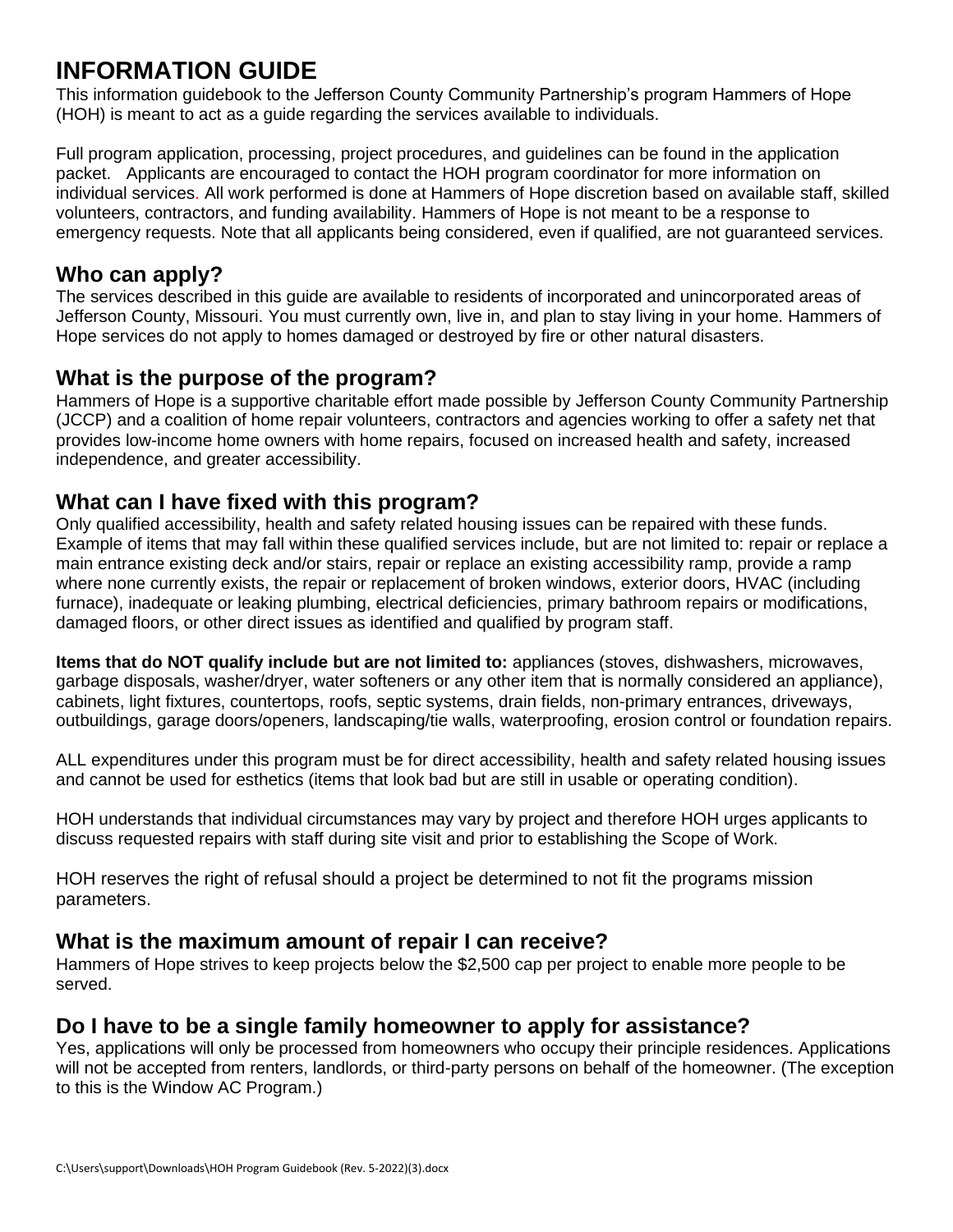# **APPLICATION PROCEDURES**

#### **When will applications be accepted?**

Applications for the Hammers of Hope Program are accepted on an on-going basis.

#### **How will the funds be distributed?**

Funds will be distributed on a priority basis. Hammers of Hope uses a point system to assess projects with the most urgent cases given priority. Funds are distributed directly to contractors or used for supplies/repairs. No funding is awarded to owners directly. The HOH coordinator may discuss with the homeowners the list of repairs and deemed priorities.

#### **What happens if all the funds have been obligated?**

When funding is not available, applicants may be placed on a waiting list. If all funds have been obligated to projects when a completed application is received, the applicant will be placed on a waiting list in the order in which the application was received.

#### **Where do I submit my application?**

All applications need to be submitted to:

*Hammers of Hope c/o Jefferson County Community Partnership 3875 Plass Rd., Building A Festus, Missouri 63028* 

#### **How is my application processed once it is received in the HOH offices?**

When the application is received in the HOH office it will be date stamped. The application will initially be reviewed by staff. If complete, staff will assess for eligibility and priority, then set up an initial site visit with the applicant to review the project and the applicant will subsequently receive a letter with notification of either eligibility or denial.

#### **What happens if my application is not complete?**

If an application is determined to be incomplete, the applicant will receive a letter stating what documents or information is missing. The applicant will be given the opportunity to submit the missing documentation to continue processing.

If no response is received within 30 days from when the written notice of incompleteness is sent, the application will be considered declined and will be removed from processing. Applicants will then be required to resubmit a new application, will receive a new date stamp and will be processed in the order it was received.

#### **What are the requirements?**

- Maximum Household Incomes are based on 200% of the current Federal Poverty Guidelines, which can be found at <https://aspe.hhs.gov/poverty-guidelines>. (You must provide proof of ALL income(s) and assets for ALL persons living in or associated with the home.)
- Applicants must provide proof of homeownership; have owned and lived in their home or mobile home for at least three years; and have neither the resources nor the ability to do the repairs/work themselves. (Exception: HOH provided Window Air Conditioning Units)
- Applicants must be up to date on the payment of taxes associated with the home (property and/or real estate taxes.)
- Applicants must provide proof of current homeowner insurance with liability coverage prior to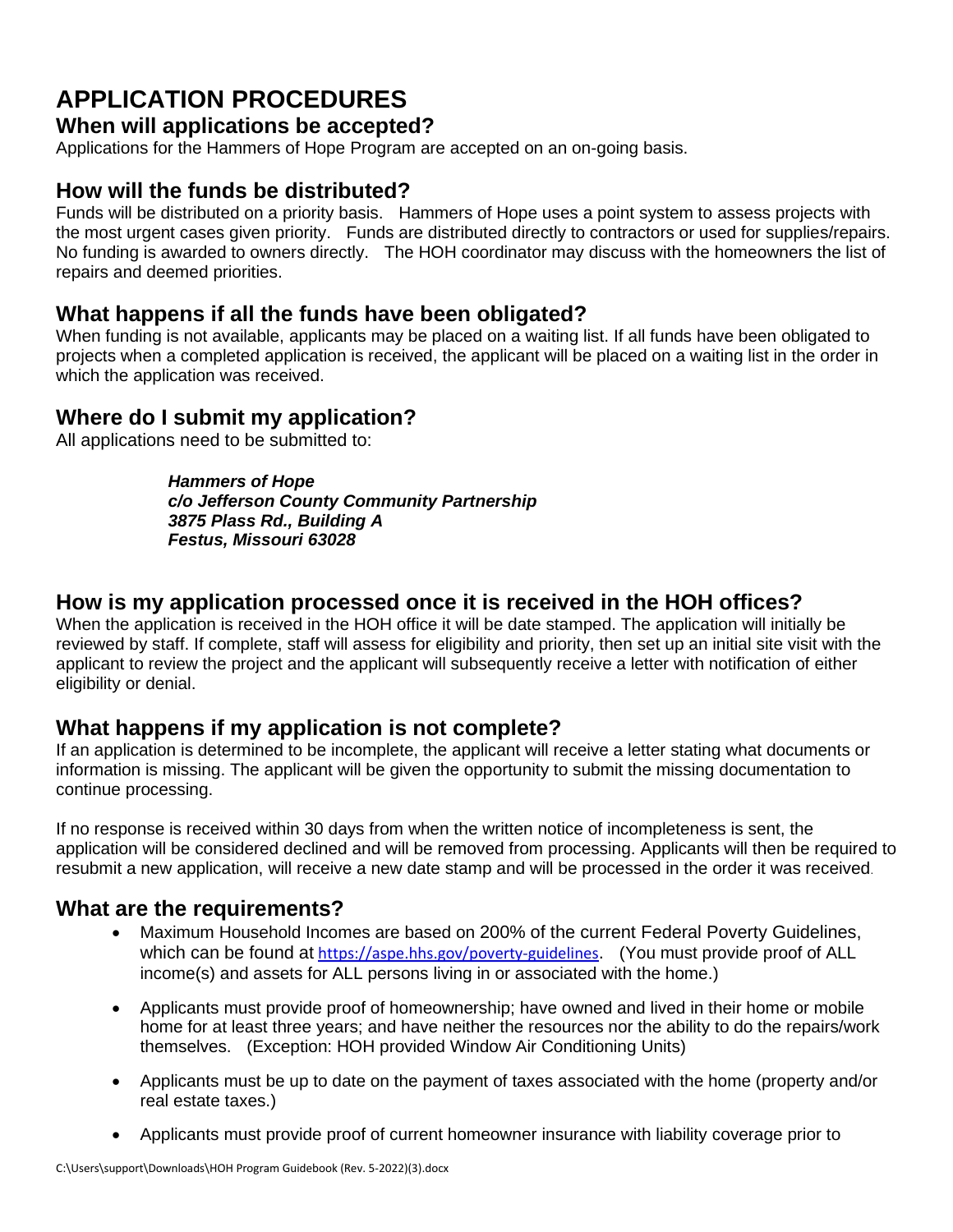project beginning.

- If the applicant lives in a mobile home park, they must have written permission from the mobile home park management approving of the construction of an accessibility ramp and/or any outside construction work associated with the application. (If a metal ramp is offered and subsequently refused or denied, support from the HOH program may be withdrawn.)
- Applicants must provide proof of age. (Copy of picture ID or Driver's license)
- Cost of repair or construction must not exceed 50% of the home's value.
- I understand that failure on my part to complete the application and supply the needed documentation may result in my being determined ineligible for the program.

#### **What if I have purchased a foreclosed or "as is" home?**

There is a program-wide three (3) year occupancy requirement on any home. This includes but is not limited to foreclosed and repossessed homes, and homes purchased in an "as is" condition. If the home has been purchased under these circumstances, documentation may be required to prove occupancy and condition of the home at the time of purchase.

#### **What happens if I don't meet the program requirements?**

Any applicant that does not meet the program requirements will be notified in writing of the reason and his/her application will not be processed further. The decision to deny an application is final.

#### **What if I live in a Mobile or Manufactured Home?**

HOH program **does** accept applications for repairs for mobile homes which are owned by and lived in by the applicant. HOH will work on mobile homes that are located in a park or are on any type of rented property as long as the applicant owns the mobile home. The program can complete a variety of repairs to mobile homes but does not cover the repair or replacement of any roof or any components associated with a roof, tie-downs, pier system, skirting or foundation of any type. Mobile home repairs vary widely, you are highly encouraged to contact staff to discuss if your particular request can be covered under the HOH program.

#### **How do I prove what my house is worth?**

There are only two acceptable ways in which to prove the value of your home. A full or updated appraisal (at the homeowners expense) performed by a licensed real estate appraiser within the last 3 years (statement of value by a bank, mortgage or insurance company or real estate agent is not acceptable). If no appraisal has been completed, HOH will use the current market value as stated on your Jefferson County Assessor's records/real estate tax bill. This is the amount that you are paying taxes on. Generally these values run under market value, therefore HOH starts with the assessors value and increases it by 500% in order to determine your home's current value for this program.

#### **Will a licensed/insured contractor be used to complete the work?**

Yes, in some cases where a contractor rather than volunteers is needed. All contractors must be licensed as required by Jefferson County, Missouri, or State and Federal governments (when applicable) and provide required business insurance.

#### **Can a contractor I know, or have been referred to, bid on the work?**

Yes/No, only contractors who have been vetted by Hammers of Hope will be allowed to bid on Hammers of Hope funded projects. HOH maintains an approved list of local, licensed, contractors who carry liability and workman's comp insurance. However, HOH is often looking to increase or add to our list of contractors who serve Jefferson County and would welcome receiving new contractor names and contact information. A contractor name can be submitted to determine if they would be eligible to work on HOH projects.

### **Who will determine the work specifications for my project?**

C:\Users\support\Downloads\HOH Program Guidebook (Rev. 5-2022)(3).docx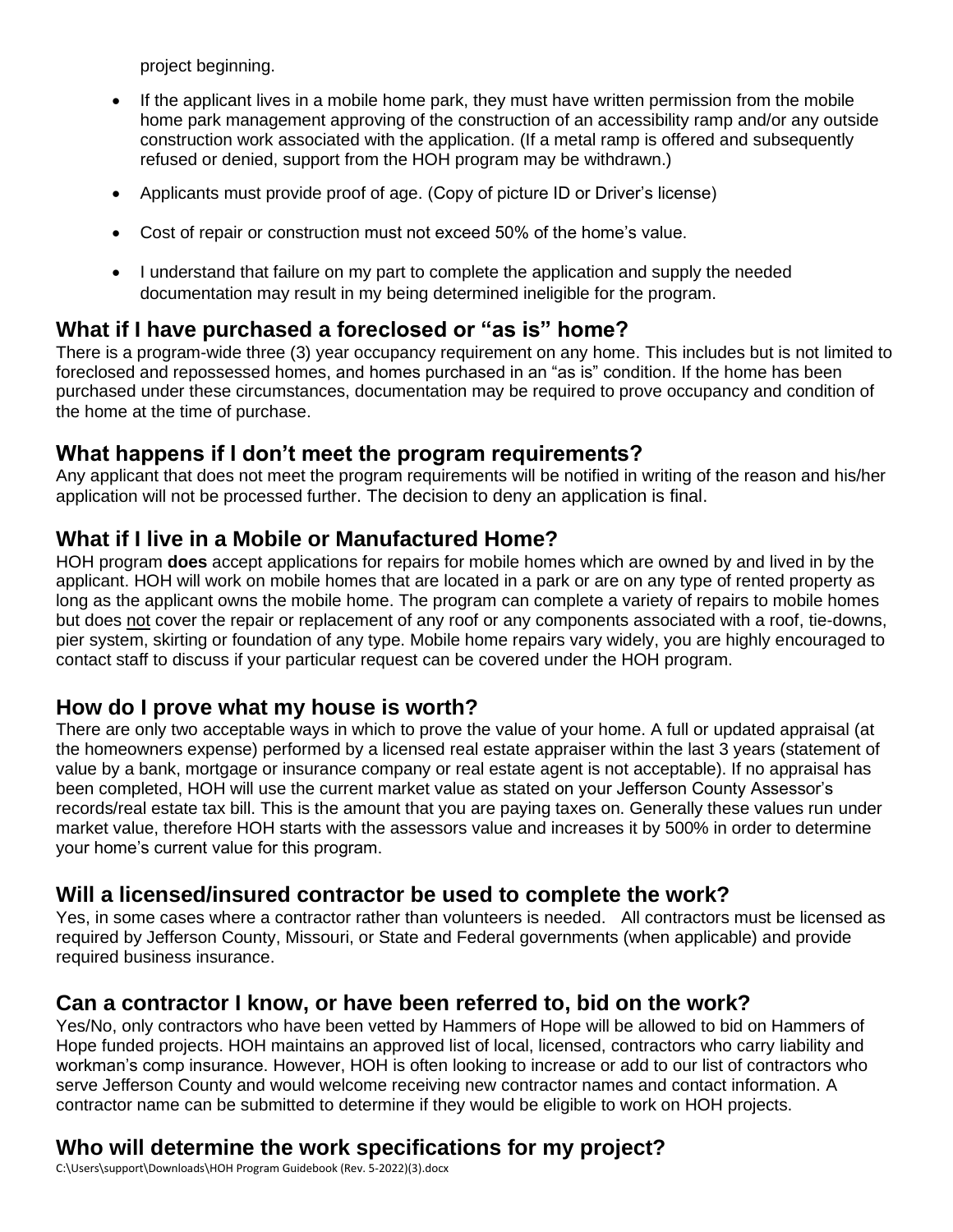The HOH program staff will work with you to determine the work specifications and limitations of your project.

#### **Does my property have to meet a minimum housing quality standard?**

Yes, the home must meet minimum housing quality standards as determined by local and state laws (if applicable).

#### **How long will it be before my house is fixed?**

You should expect that the process could take as long as a year. Many factors determine how quickly work can be accomplished. (For example: prompt response by the applicant, contractor/volunteer availability, or other factors beyond our control.)

#### **Do my taxes have to be paid?**

Yes, all real estate and/or personal property taxes (related to the home) must be paid and current.

#### **Does my name have to be on the deed?**

**Yes,** you must be an owner of record for at least three years. This means that the applicant must be at least one of the legal owners and the occupant of the home. If your tax record or deed lists more than one legal owner as in a trust etc., you will need to obtain notarized letters of consent from all additional owners.

#### **What are some reasons I might not be approved?**

If the home is not kept in a clean and healthy condition this may be cause for not being approved. If there is evidence of drugs, rodent or insect infestations that would create an unsafe situation that prevents volunteers and or contractors from committing to the project then the project may be denied.

#### **Can I get more help in the future? What are the fees?**

Yes, You can submit future applications under the following guidelines:

- If your project costs \$1,000 or less you can resubmit 2 years after your last project.
- If your project costs \$1,001 to \$2,500 you can resubmit 3 years after your last project.
- If your project exceeds \$2,500 you can resubmit 5 years after your last project.

Homeowners may be responsible for partial costs of home repairs based upon the following:

- $\bullet$  1<sup>st</sup> repair no cost
- $\bullet$  2<sup>nd</sup> repair  $-$  20% of estimate as a program service fee
- $\bullet$  3<sup>rd</sup> repair 35% of estimate as a program service fee
- $\bullet$  4<sup>th</sup> + repair 50% of estimate as a program service fee

(All program service fees are payable in advance of services rendered. Portions of the service fees may be refundable if the final costs are less than the estimate, by at least \$50 or more.)

#### **In the case of window air conditioning units do I have to own the home?**

**No,** because the units are mobile and can be taken with you if you change residences. Once installed the unit belongs to you and not your landlord and can be taken with you if you were to move for whatever reason.

#### **Got a suggestion or an issue to be addressed?**

If you have a suggestion for improvement or need to contact Hammers Of Hope or its parent organization, you can do so by:

Calling (636) 465-0983 or visiting the website [www.jccp.org.](http://www.jccp.org/)